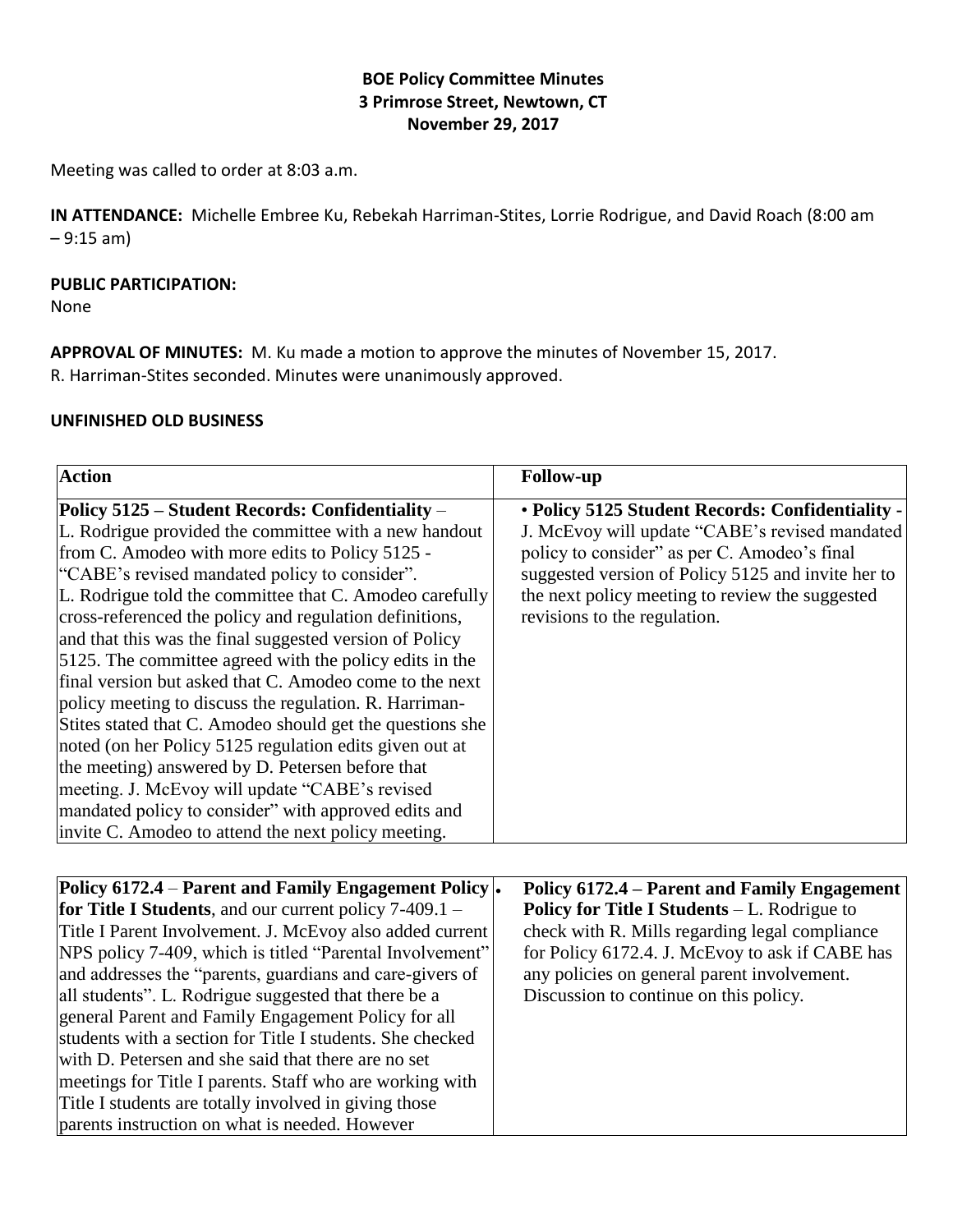| Policy 6172.4 (continued) -                                    |                                                      |
|----------------------------------------------------------------|------------------------------------------------------|
| L. Rodrigue stated that she would check with R. Mills          |                                                      |
| about the specific requirements for meeting with Title I       |                                                      |
| parents. (L. Rodrigue checked with 3 administrators in         |                                                      |
| other districts regarding Title I meetings and they don't      |                                                      |
| do separate meetings.) Our report indicates that all Title I   |                                                      |
| students are currently in the middle school. However R.        |                                                      |
| Harriman-Stites noted that it might be that there are Title    |                                                      |
| I students at other NPS schools but the number is under a      |                                                      |
| threshold so not being reported. L. Rodrigue agreed that       |                                                      |
| this could be the case. Title I doesn't technically fall       |                                                      |
| under Special Ed, however, a significant number of our         |                                                      |
| Title I students do have identified learning disabilities.     |                                                      |
| Michelle Ku stated that we need to be diligent in making       |                                                      |
| sure Title I parents and students are getting what they        |                                                      |
| need. L. Rodrigue will check with R. Mills as soon as          |                                                      |
| possible regarding compliance and J. McEvoy will ask           |                                                      |
| CABE f they have a policy on general parent                    |                                                      |
| involvement.                                                   |                                                      |
| Policy 5114.21 - Conduct Code for Participation in             | • Policy 5114.21 – Conduct Code for                  |
|                                                                |                                                      |
| <b>Extracurricular Activities</b> $-L$ . Rodrigue gave the     | Participation in Extracurricular Activities - L.     |
| committee M. Memoli's revised Student Athletic Code of         | Rodrigue and D. Roach to come up with a              |
| Conduct that is to be used for the 5114.21 regulation.         | definition of an extracurricular activity and revise |
| R. Harriman-Stites noted that this regulation is written       | the regulation to include all extracurricular        |
| for athletes and the policy is directed at all extracurricular | activities, not just athletics.                      |
| activities. She stated that this regulation needs to be        |                                                      |
| adapted so that it is written for all students, not just       |                                                      |
| athletes. M. Ku agreed and feels parents with students in      |                                                      |
| other extracurricular activities may ask "Why is my            |                                                      |
| student not being held to a higher standard like an athlete    |                                                      |
| is? "Possibly leave the athletic code of conduct and add       |                                                      |
| a general paragraph for other extracurricular activities?      |                                                      |
| M. Ku likes the statement in the Student Athletic Code of      |                                                      |
| Conduct, "Participation on a Newtown High School               |                                                      |
| Athletic Team is a privilege and not a right." R.              |                                                      |
| Harriman-Stites stated that a definition of an                 |                                                      |
| extracurricular activity is needed. L. Rodrigue said that      |                                                      |
| she and D. Roach would come up with that definition and        |                                                      |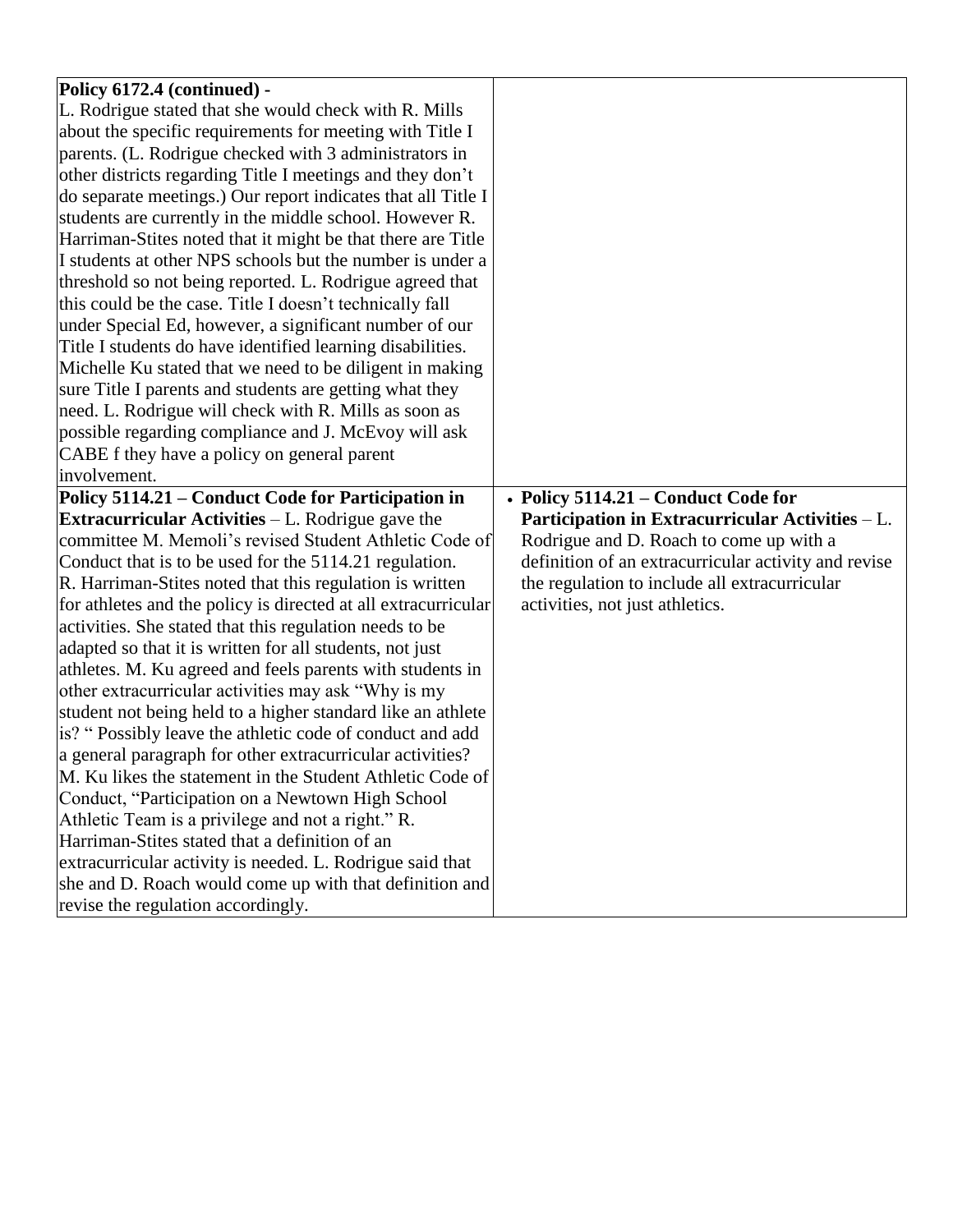### **UNFINISHED NEW BUSINESS**

| <b>Action</b>                                                                | <b>Follow-up</b>                                   |
|------------------------------------------------------------------------------|----------------------------------------------------|
| <b>Policy 3541 – Transportation - L. Rodrigue met with T.</b>                | Policy 3541 - Transportation - Approved to         |
| Einhorn and they came up with the proposed language on                       | move forward to the BOE for review when            |
| student walkers to be added to Policy 3541, as well as a                     | updated with agreed upon edits and final review    |
| Waiver Form that needs to be signed by parents.                              | and approval by R. Mills.                          |
| L. Rodrigue then sent this to R. Mills for review. R. Mills                  |                                                    |
| would like to review it again but L. Rodrigue gave the                       |                                                    |
| committee the current proposal for review. R. Harriman-                      |                                                    |
| Stites stated that she loved it and asked if C. Moretti was                  |                                                    |
| okay with it?                                                                |                                                    |
| L. Rodrigue said that C. Moretti had input and was                           |                                                    |
| definitely good with it. R. Harriman-Stites asked if this                    |                                                    |
| was for the high school students as well? L. Rodrigue                        |                                                    |
| said that it was for K-8 only. The committee                                 |                                                    |
| unanimously agreed to add "- Grades K-8" after the                           |                                                    |
| proposed "Student Walkers" heading. Also to add to the                       |                                                    |
| first sentence so it reads, "All Newtown students in                         |                                                    |
| Grades $K-8$ who are ". Then, in the beginning of the                        |                                                    |
| second paragraph on page $P3541(a)$ , it was suggested to                    |                                                    |
| add "When applicable" (the following provisions shall                        |                                                    |
| apply) to allow for when there are no longer shuttle                         |                                                    |
| buses. Or alternatively, add " <i>if applicable</i> " after "shuttle         |                                                    |
| bus" in the first sentence of the second paragraph. The                      |                                                    |
| committee decided to ask R. Mills what would be best                         |                                                    |
| when he reviews it again with L. Rodrigue after the                          |                                                    |
| policy meeting. R. Harriman-Stites stated that this policy                   |                                                    |
| should be on the agenda for the next Board of Education                      |                                                    |
| meeting. M Ku approved that Policy 3541 –                                    |                                                    |
| Transportation – with agreed upon edits and R. Mills                         |                                                    |
| final recommendation, go forward to the BOE for review.                      |                                                    |
| (She also noted that if R. Mills had significant changes,                    |                                                    |
| the policy should be returned to the subcommittee for                        |                                                    |
| further review.)                                                             |                                                    |
| <b>Proposed Policy Committee Meeting Dates for 2018 – <math>\cdot</math></b> | <b>Proposed Policy Committee Meeting Dates for</b> |
| due to the recent election and change in the members of                      | 2018 – Postponed until the next policy committee   |
| the Board of Education, there is still reorganization going                  | meeting.                                           |
| on and meeting dates cannot be chosen yet. Postponed                         |                                                    |
| until the next meeting.                                                      |                                                    |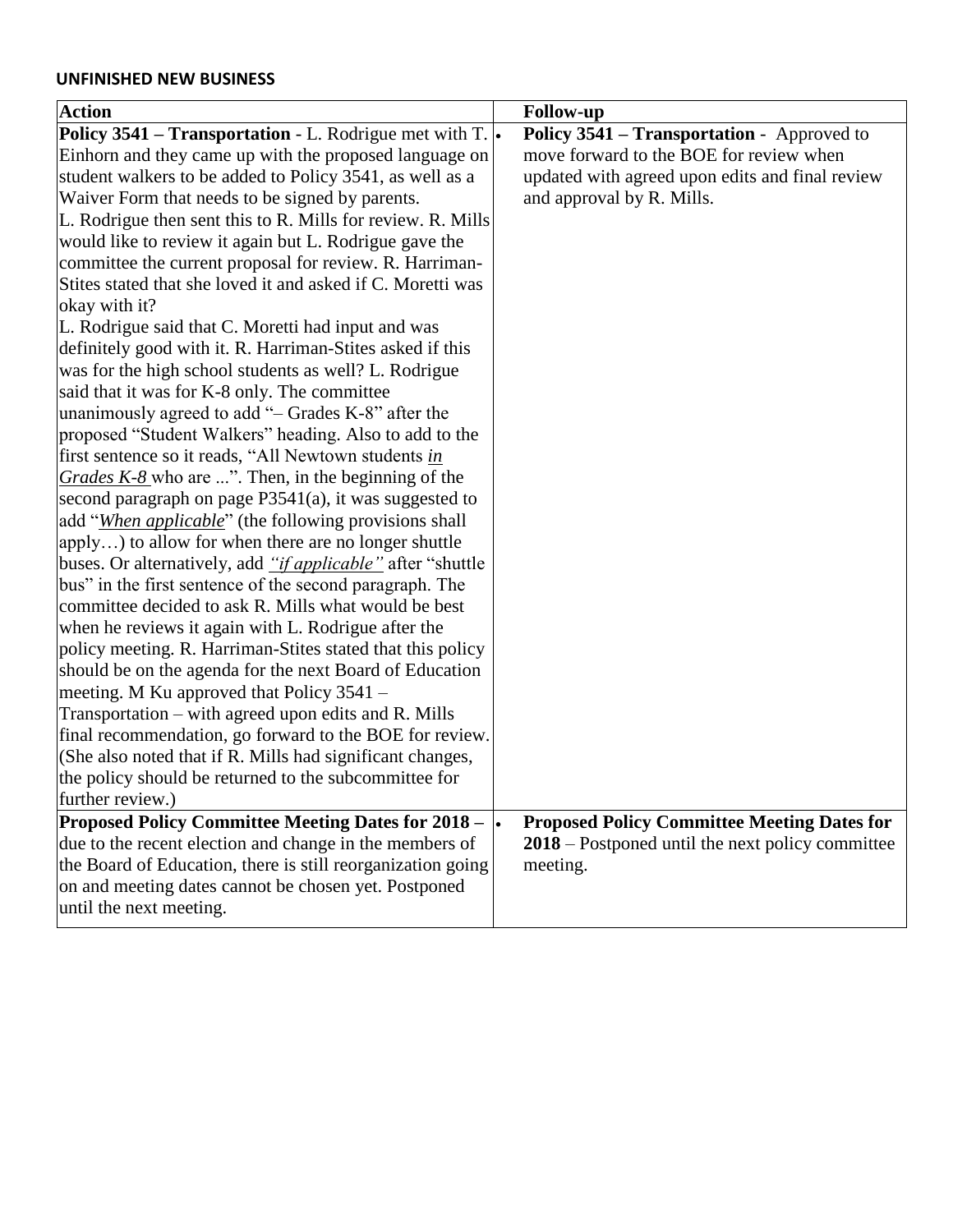| <b>Policy 5121.2 – Honor Roll</b> – L. Rodrigue gave the    | Policy 5121.2 – Honor Roll – Approved, with         |
|-------------------------------------------------------------|-----------------------------------------------------|
| committee the language from the Newtown High School         | agreed upon edits, to go into the queue with the    |
| and Newtown Middle School Student Handbooks as              | rest of the 5000 policy series waiting to go        |
| regards the honor roll. The committee liked CABE's          | forward to the BOE for review.                      |
| "Another version to consider" and revised it as follows:    |                                                     |
| Keep the first paragraph as is and delete the second        |                                                     |
| paragraph sentence that begins, "To be eligible for".       |                                                     |
| Then delete what follows listed for High School and         |                                                     |
| Middle School honors and add in the language that is in     |                                                     |
| the NHS Student Handbook and the NMS Student                |                                                     |
| Handbook as regards the honor roll. Next delete the         |                                                     |
| sentence, "A 'major subject' is a course that meets five    |                                                     |
| times a week." Leave in the last sentence that begins       |                                                     |
| with "Publication of the "Honor Roll" will conform".        |                                                     |
| Following that, delete everything but "(cf. 5125 –          |                                                     |
| Student Records/Confidentiality)" and (cf.) 5145.15 –       |                                                     |
| Directory Information). Policy 5121.2 approved, with        |                                                     |
| agreed upon edits, to go into the queue with the rest of    |                                                     |
| the 5000 policy series waiting to go forward to the BOE     |                                                     |
| for review.                                                 |                                                     |
| P6172.6 – CABE's Distance Education –                       | P6172.6 - CABE's Distance Education -               |
| Virtual/Online Courses $-L$ . Rodrigue told the             | Virtual Online Courses - D. Roach and L.            |
| committee that she is still searching for what she and      | Rodrigue will check the computer at the high        |
| Cathy Ostar wrote (and Dr. Erardi was waiting to send       | school for previously written policy. Discussion to |
| forward). However she stated that she prefers CABE's        | continue at an upcoming policy meeting.             |
| "A revised optional sample policy to consider", and         |                                                     |
| especially the last paragraph on page $P6172.6(a)$ with the |                                                     |
| drop-out rate piece $-$ would change from 8% to 5%. The     |                                                     |
| committee decided that, if possible, they need to look at   |                                                     |
| L. Rodrigue's policy. D. Roach and L. Rodrigue will         |                                                     |
| check the computer at the high school for this              |                                                     |
| information. Discussion on this policy will be continued    |                                                     |
| at an upcoming policy meeting.                              |                                                     |

## **NEW BUSINESS**

| <b>Action</b>                                               | <b>Follow-up</b>                                     |
|-------------------------------------------------------------|------------------------------------------------------|
| New Bylaw 9327.1 – Board Member Use of Social               | • New Bylaw 9327.1 - Board Member Use of Social      |
| <b>Media</b> – M. Ku reviewed and has some reservations is  | Media – The committee members would like to          |
| it overreaching? R. Harriman-Stites stated that she liked   | continue the discussion on this bylaw at an upcoming |
| $\#3$ on page 1 of CABE update dated 11/10/17. It reads,    | meeting. J. McEvoy will add edits to the Bylaw and   |
| "Direct complaints or concerns presented online from        | M. Ku will compose a draft item for BOE members      |
| other individuals to the appropriate administrator." She    | regarding not being able to block people from        |
| feels that this needs to be part of the policy. L. Rodrigue | commenting on their page.                            |
| pointed out that she liked #4 on that page, "Avoid"         |                                                      |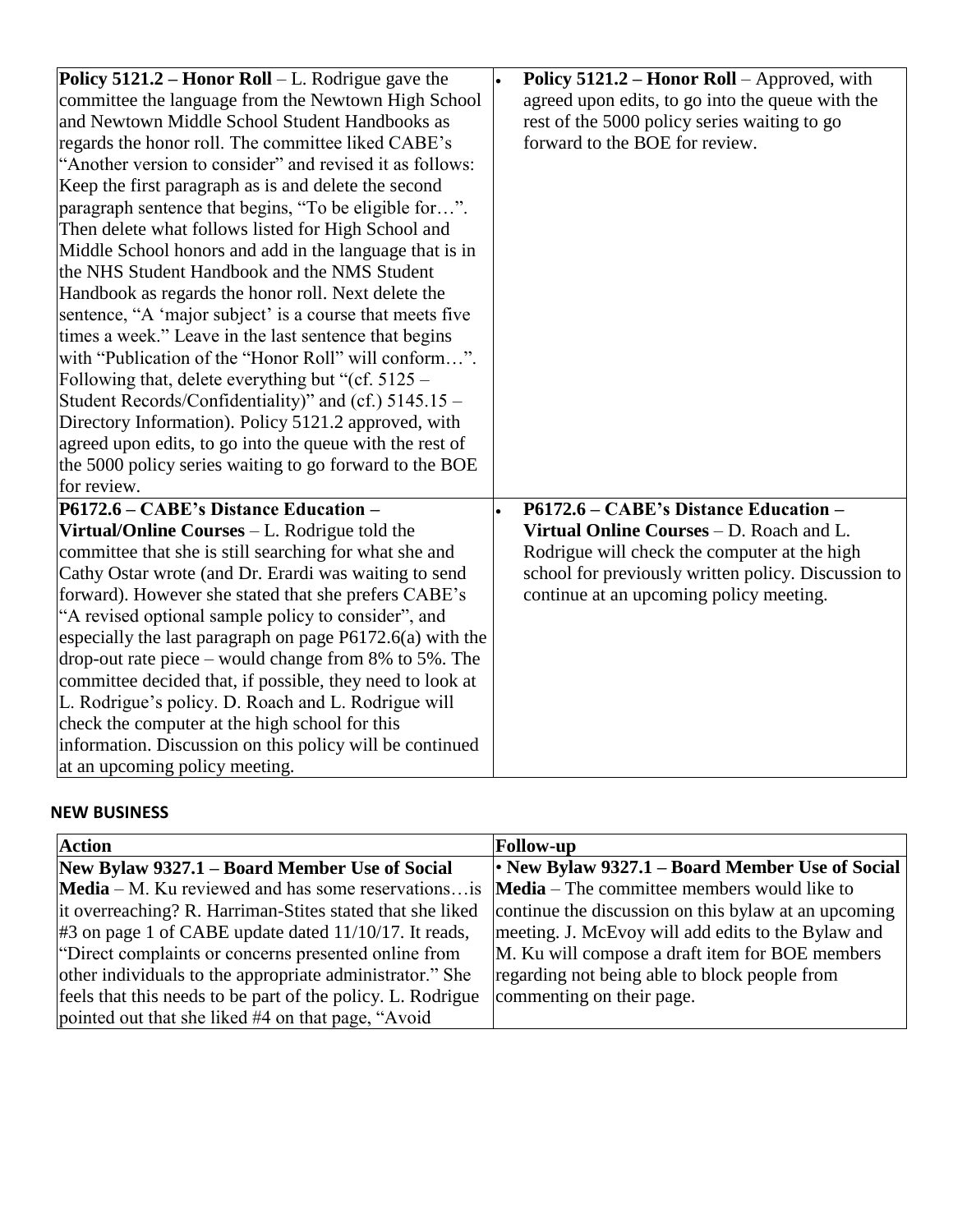| New Bylaw 9327.1 - Board Member Use of Social                                                                         |                                                      |
|-----------------------------------------------------------------------------------------------------------------------|------------------------------------------------------|
| <b>Media (continued) -</b>                                                                                            |                                                      |
| posting content that indicated the reaching of an opinion                                                             |                                                      |
| on pending matters." She feels that this is a good                                                                    |                                                      |
| foundation for the building of a culture. On page 9327.1b                                                             |                                                      |
| of "Suggested bylaw to consider" under "Compliance                                                                    |                                                      |
| with the Freedom of Information Act (continued)", delete                                                              |                                                      |
| the first paragraph and "OR". On that same page, delete                                                               |                                                      |
| the "Social Networking Websites" heading and                                                                          |                                                      |
| paragraph. In the last paragraph, the sentence should read                                                            |                                                      |
| "Board members will recognize that authority rests with                                                               |                                                      |
| the Board of Education and will make no personal                                                                      |                                                      |
| promises on social media sites. Delete the rest of the                                                                |                                                      |
| sentence beginning with "nor take any". On page                                                                       |                                                      |
| 9327.1(c) #8, delete "Conduct himself/herself online in a                                                             |                                                      |
| manner that reflects well on the District." Then start                                                                |                                                      |
| sentence with "Avoid posting information".                                                                            |                                                      |
| The committee members decided that they would like to                                                                 |                                                      |
| think about this policy more and may include the                                                                      |                                                      |
| Appendix – Social Media Etiquette. M. Ku to create a                                                                  |                                                      |
| draft item for BOE members regarding not being able to                                                                |                                                      |
| block people from commenting on their page.                                                                           |                                                      |
| Policy 5122 - Assigning Students to a Teacher and                                                                     | • Policy 5122 - Assigning Students to a Teacher      |
| Classes in Grades K-12 - M. Ku recommends "A                                                                          | and Classes in Grades $K-12$ – L. Rodrigue to        |
| revised sample policy to consider" and committee                                                                      | check to see if the last sentence on page $P5122(a)$ |
| members agree. On page P5122(a) under "Assigning                                                                      | should be removed. J. McEvoy will make               |
| Students To a Teacher and Classes in Grades K-12", the                                                                | approved edits and discussion on this policy will    |
| first sentence should read, "Each Building Principal                                                                  | continue at an upcoming policy meeting.              |
| and/or appropriate staff will have the" Then delete the                                                               |                                                      |
| last two sentences and add the following sentence (taken                                                              |                                                      |
| from "Another version of this policy to consider"): "Even<br>when parent input is requested, final decisions are made |                                                      |
| by school staff." Before the next paragraph, add in                                                                   |                                                      |
| "Transfers" as a heading.                                                                                             |                                                      |
|                                                                                                                       |                                                      |
|                                                                                                                       |                                                      |
|                                                                                                                       |                                                      |
| On the same page, under Grades $9 - 12$ , Transfer from an                                                            |                                                      |
| Accredited School, delete the first sentence and start with                                                           |                                                      |
| "A student transferring from an accredited school (then                                                               |                                                      |
| delete "Student" in the $2nd$ sentence and continue) must                                                             |                                                      |
| complete all <i>Newtown High School</i> graduation                                                                    |                                                      |
| requirements" (and continue as written). In the last                                                                  |                                                      |
| sentence of the last paragraph under "Transfer from a<br>Non-accredited School (including Home Schooling), L.         |                                                      |
| Rodrigue needs to check this to see if this entire sentence                                                           |                                                      |
| should be removed. It starts with "Ordinarily, students                                                               |                                                      |
| from non-accredited" J. McEvoy will make approved                                                                     |                                                      |
| edits and discussion on this policy will continue at an                                                               |                                                      |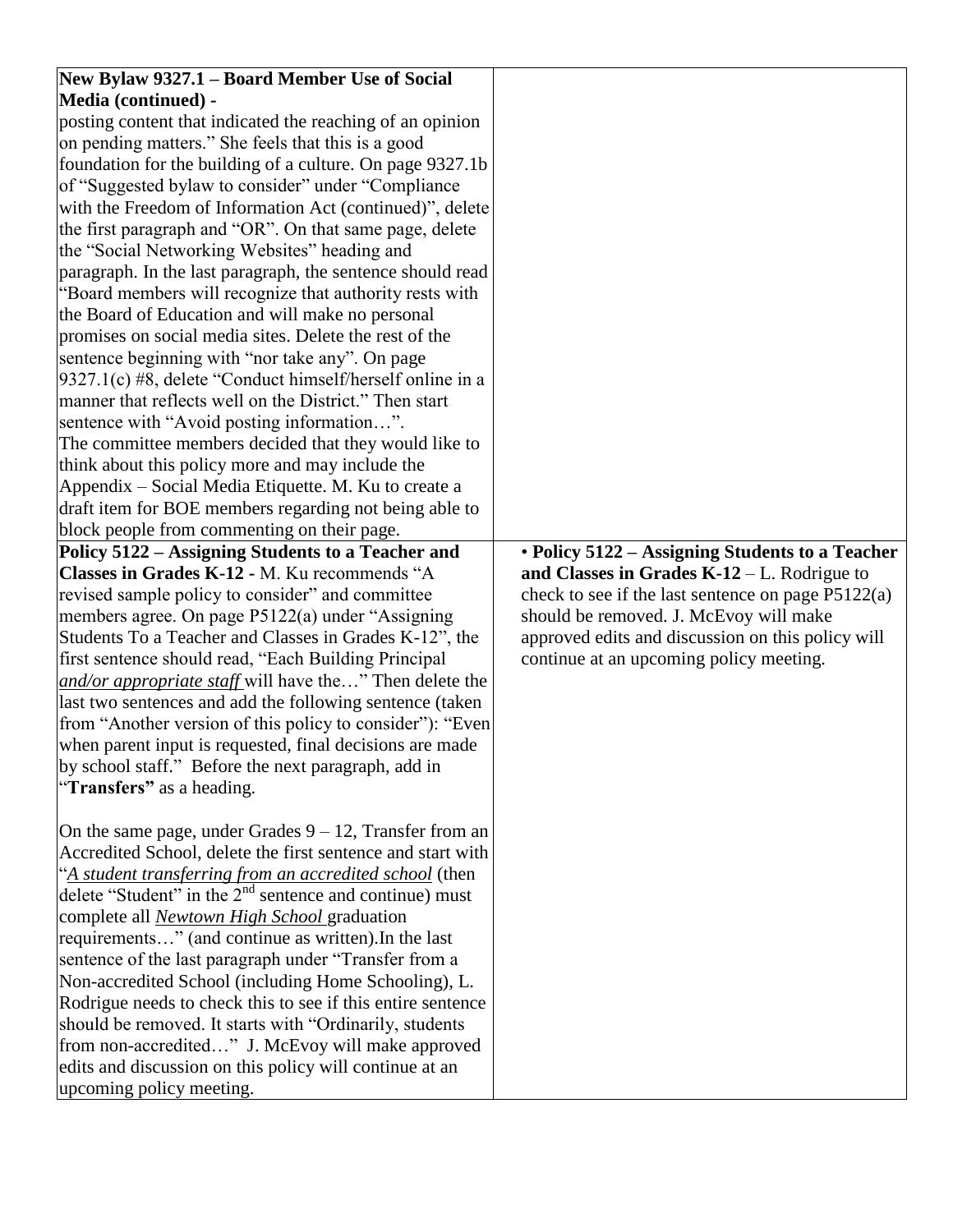#### **UPDATE FROM THE SUPERINTENDENT**

None at this time.

A motion was made by M. Ku to forward Policy and Regulation 3541 – Transportation, with approved edits, to the Board of Education for review; and to forward Policy 5121.2 – Honor Roll, with approved edits, to the Board of Education for review with the other 5000 series policies that are "in the queue" to send to CABE. R. Harriman-Stites seconded. Motion was unanimously approved.

A motion was made by M. Ku to postpone discussion/action on Policies 5125 - Student Records: Confidentiality, 6172.4 - Parent and Family Engagement Policy for Title I Students, Regulation 5114.21 – Conduct Code for Participation in Extracurricular Activities, Proposed Policy Committee Meeting Dates for 2018, Policy 6172.6 – Distance Education – Virtual/Online Courses, New Bylaw 9327.1 – Board Member Use of Social Media, Assigning Students to a Teacher and Classes in Grades K-12, Policy 5122.1 – Choice of Studies/Academic Load, Policy 5122.2 – Pupil Placement Team, Policy 5122.3 – Assignment of Former Home-School Students to Classes, Policy 5122.4 – Staff Teaching Servicing His/Her Own Child, Policy 5123 – Promotion/Retention, Policy 5123.1 – Supervision Required for Schools Designated as Needing Improvement, Policy 5123.2 – Summer Work for Credit, Policy 5123.3 – Graduation Ceremonies, Policy 5124.1 – District/School Report Cards, and Policy 5124.2 – Release of Report Cards. R. Harriman-Stites seconded. Motion was unanimously approved.

| • Policy 5125 – Student Records: Confidentiality<br>C. Amodeo invited to the next policy meeting to<br>review the suggested revisions to the regulation. |
|----------------------------------------------------------------------------------------------------------------------------------------------------------|
| • Policy 6172.4 – Parent and Family Engagement                                                                                                           |
| Policy for Title I Students - Feedback from L.                                                                                                           |
| Rodrigue regarding legal compliance for Policy 6172.4                                                                                                    |
| and                                                                                                                                                      |
| review of any policies on general parent involvement                                                                                                     |
| from CABE. Discussion to continue on this policy.                                                                                                        |
| • Policy 5114.21 – Conduct Code for Participation in                                                                                                     |
| <b>Extracurricular Activities - L. Rodrigue and</b>                                                                                                      |
| • D. Roach to revise the regulation to include all                                                                                                       |
| extracurricular activities, not just athletics, as well as                                                                                               |
| come up with a definition of an extracurricular activity.                                                                                                |
|                                                                                                                                                          |

## **UNFINISHED BUSINESS - DISCUSSION/ACTION POSTPONED TO A FUTURE MEETING:**

### **UNFINISHED NEW BUSINESS – DISCUSSION/ACTION POSTPONED TO A FUTURE MEETING:**

| <b>Proposed Policy Committee Meeting Dates for</b> | • Proposed Policy Committee Meeting Dates for 2018   |
|----------------------------------------------------|------------------------------------------------------|
| <b>2018</b> – Discussion will continue on proposed | - Discussion on proposed policy committee meeting    |
| meeting dates at an upcoming meeting.              | dates for 2018 postponed until new members of the    |
|                                                    | BOE are in office and policy committee membership is |
|                                                    | decided.                                             |